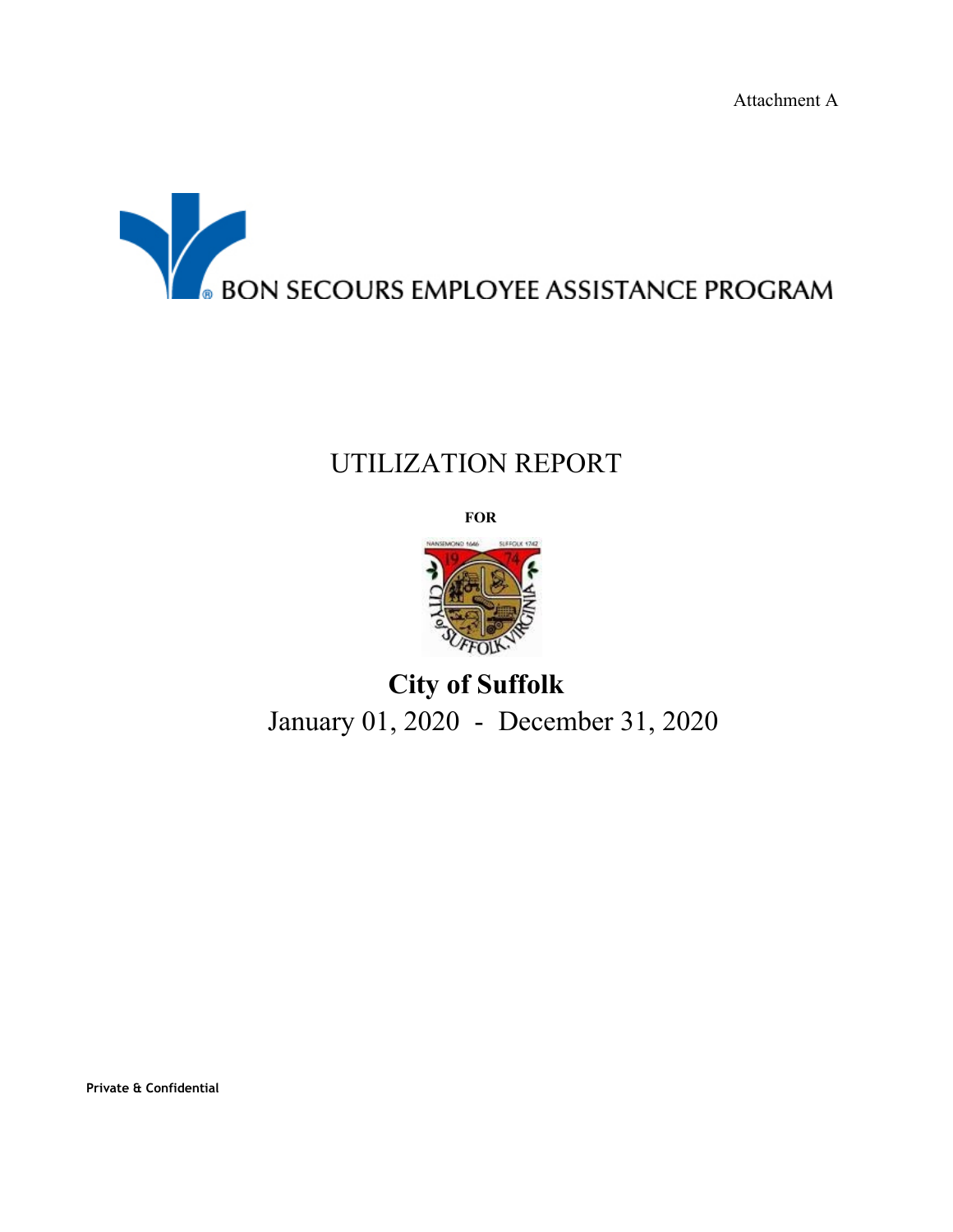### **City of Suffolk**

January 01, 2020 - December 31, 2020 on New Cases

### **UTILIZATION RATE SUMMARY**

| <b>Type</b>                 | <b>Count</b> | %     | <b>Serviced</b> | %     | <b>Activities</b> | %     | <b>Hours</b> |
|-----------------------------|--------------|-------|-----------------|-------|-------------------|-------|--------------|
| <b>EAP Cases</b>            | 63           | 78.8% | 63              | 78.8% | 296               | 50.4% | 231.1        |
| Supervisor Referral         | 17           | 21.3% | 17              | 21.3% | 291               | 49.6% | 159.85       |
| Organizational Service/CISD | 0            | 00.0% | 0               | 00.0% | $\mathbf{0}$      | 00.0% | 0            |
| <b>Total</b>                | 80           | 100%  | 80              | 100%  | 587               | 100%  | 390.95       |

| <b>Population / Utilization Rate</b>     | <b>Weighted Population Of:</b><br>1470 |  |
|------------------------------------------|----------------------------------------|--|
| <b>Total Current Period Rate</b>         | 5.44%                                  |  |
| <b>Total Annualized Utilization Rate</b> | 5.44%                                  |  |
| <b>Activity Utilization Rate</b>         | 39.93%                                 |  |
| <b>Activity Annualized Rate</b>          | 39.93%                                 |  |

| <b>Historical Utilization</b> |                     |                     |                         |                     |
|-------------------------------|---------------------|---------------------|-------------------------|---------------------|
| 1/1/2015-12/31/2015           | 1/1/2016-12/31/2016 | 1/1/2017-12/31/2017 | $1/1/2018 - 12/31/2018$ | 1/1/2019-12/31/2019 |
| 3.96%                         | 6.85%               | 7.49%               | 6.21%                   | 6.26%               |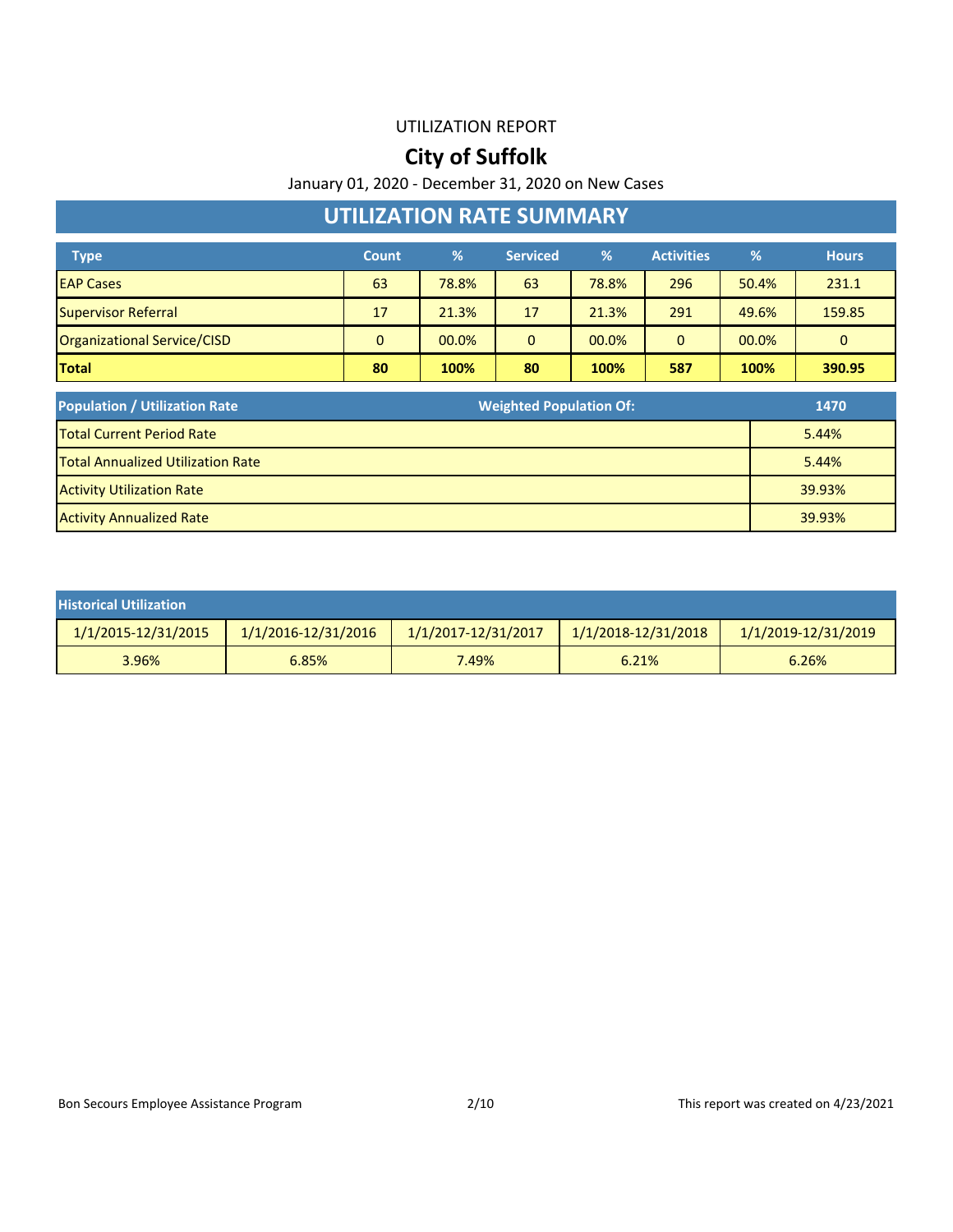### **City of Suffolk**



| <b>Marital Status</b> | $1/1 - 3/31$   |               | $4/1 - 6/30$ |               | $7/1 - 9/30$   |        | $10/1 - 12/31$ |               | $1/2020 - 12/2020$   $1/2019 - 12/2019$ |        |                |        |
|-----------------------|----------------|---------------|--------------|---------------|----------------|--------|----------------|---------------|-----------------------------------------|--------|----------------|--------|
|                       | #              | $\frac{9}{6}$ | #            | $\frac{9}{6}$ | #              | %      | #              | $\frac{9}{6}$ | #                                       | %      | #              | %      |
| <b>Divorced</b>       |                | 5.26%         | $\mathbf{0}$ | 0.00%         | $\overline{0}$ | 0.00%  | 3              | 15.79%        | 4                                       | 5.00%  | 13             | 14.13% |
| <b>Married</b>        | 11             | 57.89%        | 10           | 43.48%        | 10             | 52.63% | $\overline{7}$ | 36.84%        | 38                                      | 47.50% | 47             | 51.09% |
| Partner               | $\mathbf{0}$   | 0.00%         | $\mathbf{0}$ | 0.00%         | $\mathbf{1}$   | 5.26%  | $\mathbf{0}$   | 0.00%         | $\mathbf{1}$                            | 1.25%  | $\mathbf{1}$   | 1.09%  |
| <b>Separated</b>      | $\overline{4}$ | 21.05%        | $\mathbf{1}$ | 4.35%         | $\Omega$       | 0.00%  | $\overline{2}$ | 10.53%        | $\overline{7}$                          | 8.75%  | 3              | 3.26%  |
| <b>Single</b>         | $\overline{3}$ | 15.79%        | 12           | 52.17%        | $\overline{7}$ | 36.84% | $\overline{7}$ | 36.84%        | 29                                      | 36.25% | 26             | 28.26% |
| <b>Widowed</b>        | $\mathbf{0}$   | 0.00%         | $\mathbf{0}$ | 0.00%         |                | 5.26%  | $\mathbf{0}$   | 0.00%         |                                         | 1.25%  | $\overline{2}$ | 2.17%  |
| <b>Total</b>          | 19             | 100 %         | 23           | 100 %         | 19             | 100 %  | 19             | 100 %         | 80                                      | 100 %  | 92             | 100 %  |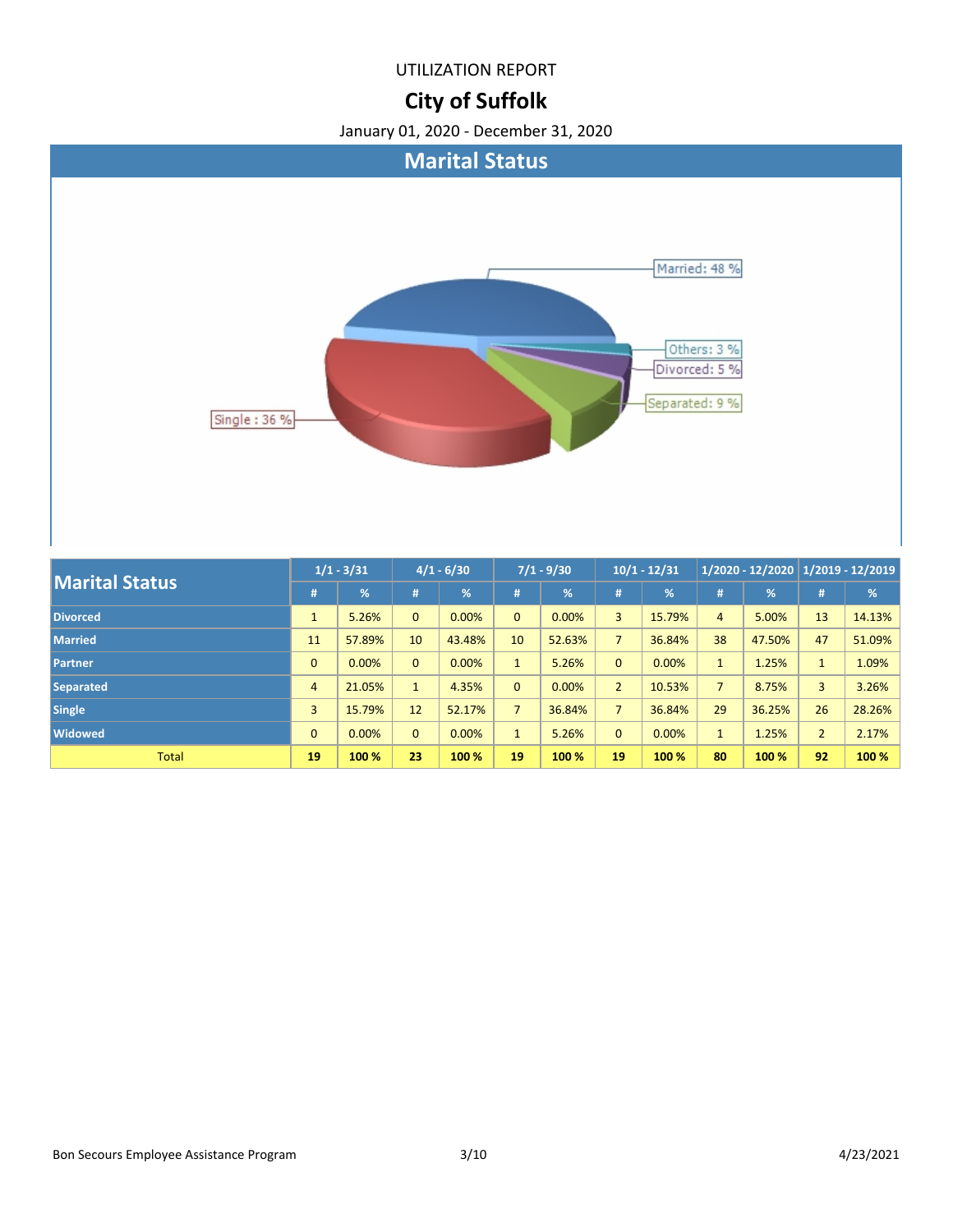### **City of Suffolk**



|                    | $1/1 - 3/31$ |        | $4/1 - 6/30$ |        | $7/1 - 9/30$   |        | $10/1 - 12/31$ |        | 1/2020 - 12/2020   1/2019 - 12/2019 |        |                |         |
|--------------------|--------------|--------|--------------|--------|----------------|--------|----------------|--------|-------------------------------------|--------|----------------|---------|
| <b>Client Type</b> |              | %      | #            | %      | Ħ.             | $\%$   | #              | %      | #                                   | %      | #              | %       |
| <b>Dependent</b>   |              | 10.53% | 4            | 17.39% | $\overline{4}$ | 21.05% | 3              | 15.79% | 13 <sup>°</sup>                     | 16.25% | 4              | 4.35%   |
| <b>Employee</b>    | 14           | 73.68% | 19           | 82.61% | 15             | 78.95% | 16             | 84.21% | 64                                  | 80.00% | 86             | 93.48%  |
| <b>Spouse</b>      | 3            | 15.79% | $\Omega$     | 0.00%  | 0              | 0.00%  | $\overline{0}$ | 0.00%  |                                     | 3.75%  | $\overline{2}$ | 2.17%   |
| <b>Total</b>       | 19           | 100 %  | 23           | 100 %  | 19             | 100 %  | 19             | 100 %  | 80                                  | 100 %  | 92             | $100\%$ |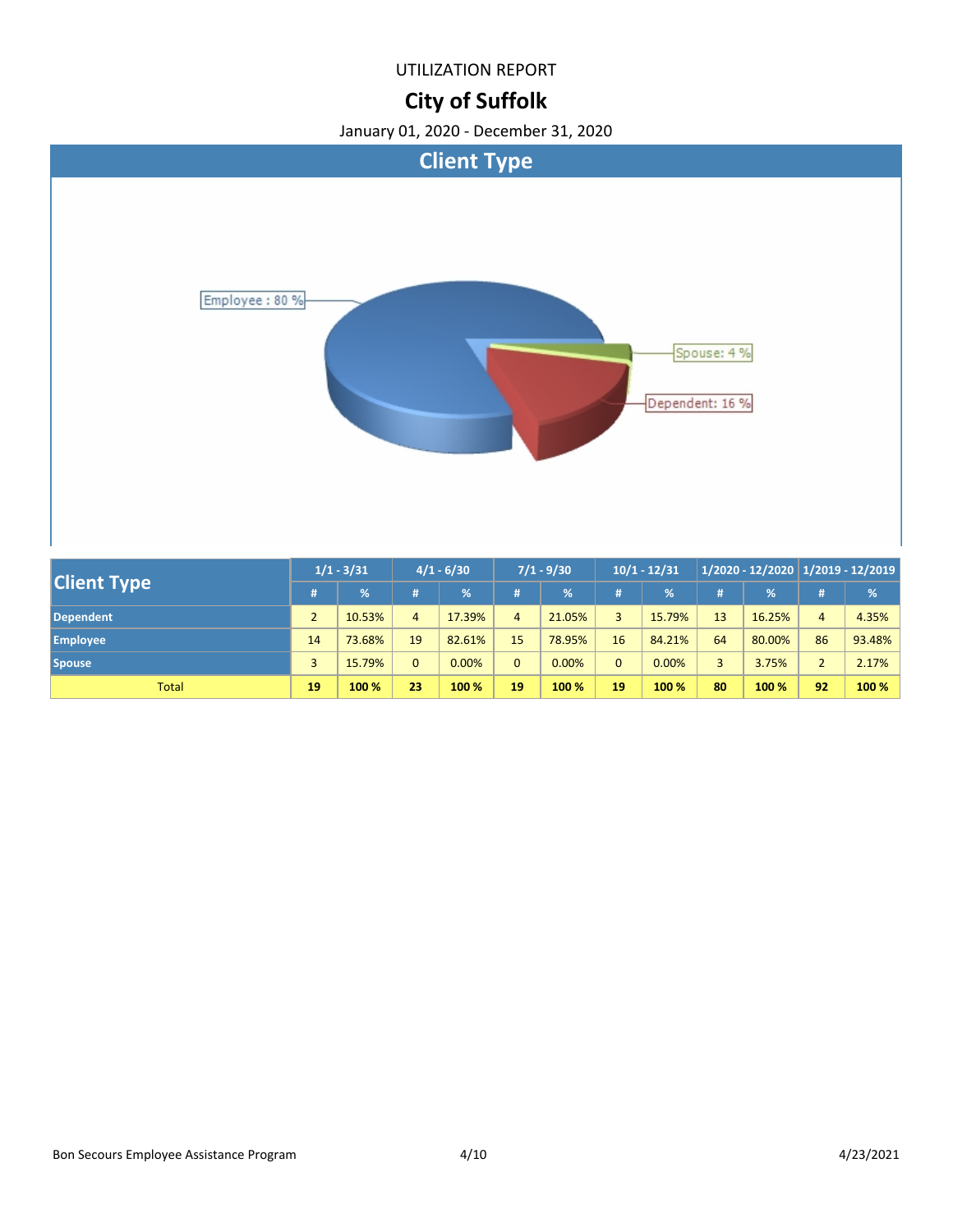### **City of Suffolk**



| $\blacksquare$ Finnary Freschung Frobieni | #              | %      | #              | %      | #              | %      | #              | %      | #              | %      | #              | %      |
|-------------------------------------------|----------------|--------|----------------|--------|----------------|--------|----------------|--------|----------------|--------|----------------|--------|
| Anger                                     | $\mathbf{0}$   | 0.00%  | $\mathbf{1}$   | 4.35%  | $\mathbf{1}$   | 5.26%  | $\mathbf{0}$   | 0.00%  | $\overline{2}$ | 2.50%  | $\mathbf{0}$   | 0.00%  |
| <b>Anxiety</b>                            | $\overline{3}$ | 15.79% | $\overline{2}$ | 8.70%  | $\overline{0}$ | 0.00%  | $\mathbf{0}$   | 0.00%  | 5              | 6.25%  | 2 <sup>2</sup> | 2.17%  |
| <b>Depression</b>                         | $\mathbf{0}$   | 0.00%  | $\mathbf{1}$   | 4.35%  | $\overline{0}$ | 0.00%  | $\mathbf{1}$   | 5.26%  | $\overline{2}$ | 2.50%  | $\overline{2}$ | 2.17%  |
| <b>Drugs/Alcohol</b>                      | $\mathbf{0}$   | 0.00%  | $\mathbf{1}$   | 4.35%  | $\mathbf{0}$   | 0.00%  | $\mathbf{1}$   | 5.26%  | $\overline{2}$ | 2.50%  | $\mathbf{1}$   | 1.09%  |
| Family                                    | $\overline{0}$ | 0.00%  | $\mathbf{1}$   | 4.35%  | $\overline{0}$ | 0.00%  | $\mathbf{1}$   | 5.26%  | $\overline{2}$ | 2.50%  | 6              | 6.52%  |
| <b>Financial</b>                          | $\mathbf{0}$   | 0.00%  | $\mathbf{0}$   | 0.00%  | $\overline{0}$ | 0.00%  | $\mathbf{0}$   | 0.00%  | $\mathbf{0}$   | 0.00%  | $\mathbf{1}$   | 1.09%  |
| <b>Grief</b>                              | $\overline{0}$ | 0.00%  | $\overline{0}$ | 0.00%  | $\mathbf{1}$   | 5.26%  | $\mathbf{0}$   | 0.00%  | $\mathbf{1}$   | 1.25%  | 8              | 8.70%  |
| <b>Marital</b>                            | $\mathbf{0}$   | 0.00%  | $\mathbf{1}$   | 4.35%  | $\overline{0}$ | 0.00%  | $\mathbf{0}$   | 0.00%  | $\mathbf{1}$   | 1.25%  | 11             | 11.96% |
| <b>Occupational</b>                       | $\overline{3}$ | 15.79% | $\overline{4}$ | 17.39% | $\overline{4}$ | 21.05% | $\overline{4}$ | 21.05% | 15             | 18.75% | 15             | 16.30% |
| Personal                                  | 11             | 57.89% | 11             | 47.83% | 10             | 52.63% | 9              | 47.37% | 41             | 51.25% | 28             | 30.43% |
| Relationship                              | $\mathbf{1}$   | 5.26%  | $\mathbf{1}$   | 4.35%  | 2 <sup>2</sup> | 10.53% | $\mathbf{0}$   | 0.00%  | $\overline{4}$ | 5.00%  | $\overline{4}$ | 4.35%  |
| <b>Stress</b>                             | $\mathbf{1}$   | 5.26%  | $\overline{0}$ | 0.00%  | $\mathbf{1}$   | 5.26%  | $\overline{3}$ | 15.79% | 5              | 6.25%  | 14             | 15.22% |
| <b>Total</b>                              | 19             | 100 %  | 23             | 100 %  | 19             | 100 %  | 19             | 100 %  | 80             | 100 %  | 92             | 100 %  |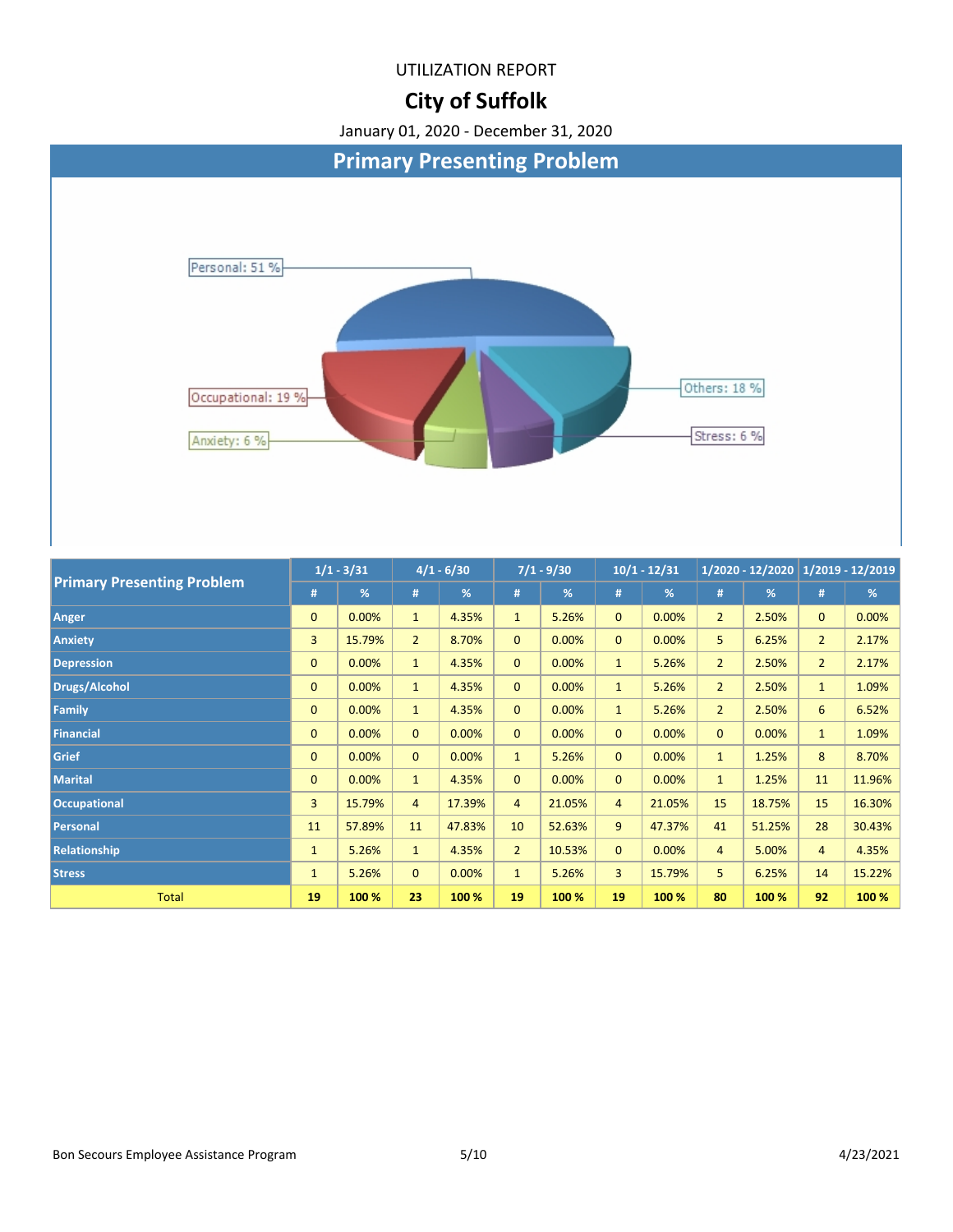### **City of Suffolk**



| <b>Length of Employment</b> | $1/1 - 3/31$   |        | $4/1 - 6/30$   |        | $7/1 - 9/30$   |        | $10/1 - 12/31$ |        | $1/2020 - 12/2020$ 1/2019 - 12/2019 |               |                |        |
|-----------------------------|----------------|--------|----------------|--------|----------------|--------|----------------|--------|-------------------------------------|---------------|----------------|--------|
|                             |                | %      | 1#。            | %      | #              | %      | #              | %      | #                                   | $\frac{9}{6}$ | #              | %      |
| $0-5$                       | 13             | 68.42% | 14             | 60.87% | $\overline{2}$ | 10.53% | 9              | 47.37% | 38                                  | 47.50%        | 46             | 50.00% |
| 11-15                       | $\overline{2}$ | 10.53% | $\overline{2}$ | 8.70%  | $\overline{2}$ | 10.53% | 5              | 26.32% | 11                                  | 13.75%        | 13             | 14.13% |
| 16-20                       | $\mathbf{1}$   | 5.26%  | $\mathbf{1}$   | 4.35%  | $\overline{4}$ | 21.05% | $\mathbf{1}$   | 5.26%  | $\overline{7}$                      | 8.75%         | 12             | 13.04% |
| 21-25                       | $\mathbf{1}$   | 5.26%  | $\overline{2}$ | 8.70%  | $\overline{4}$ | 21.05% | $\mathbf{0}$   | 0.00%  | $\overline{7}$                      | 8.75%         | 5              | 5.43%  |
| 26-30                       | $\mathbf{0}$   | 0.00%  | $\mathbf{1}$   | 4.35%  | $\mathbf{0}$   | 0.00%  | $\mathbf{0}$   | 0.00%  |                                     | 1.25%         | $\mathbf{0}$   | 0.00%  |
| 31 and above                | $\mathbf{0}$   | 0.00%  | $\overline{0}$ | 0.00%  | $\mathbf{1}$   | 5.26%  | $\mathbf{0}$   | 0.00%  | $\mathbf{1}$                        | 1.25%         | $\overline{2}$ | 2.17%  |
| $6 - 10$                    | $\overline{2}$ | 10.53% | $\overline{3}$ | 13.04% | 6              | 31.58% | $\overline{4}$ | 21.05% | 15                                  | 18.75%        | 14             | 15.22% |
| <b>Total</b>                | 19             | 100 %  | 23             | 100 %  | 19             | 100 %  | 19             | 100 %  | 80                                  | 100 %         | 92             | 100 %  |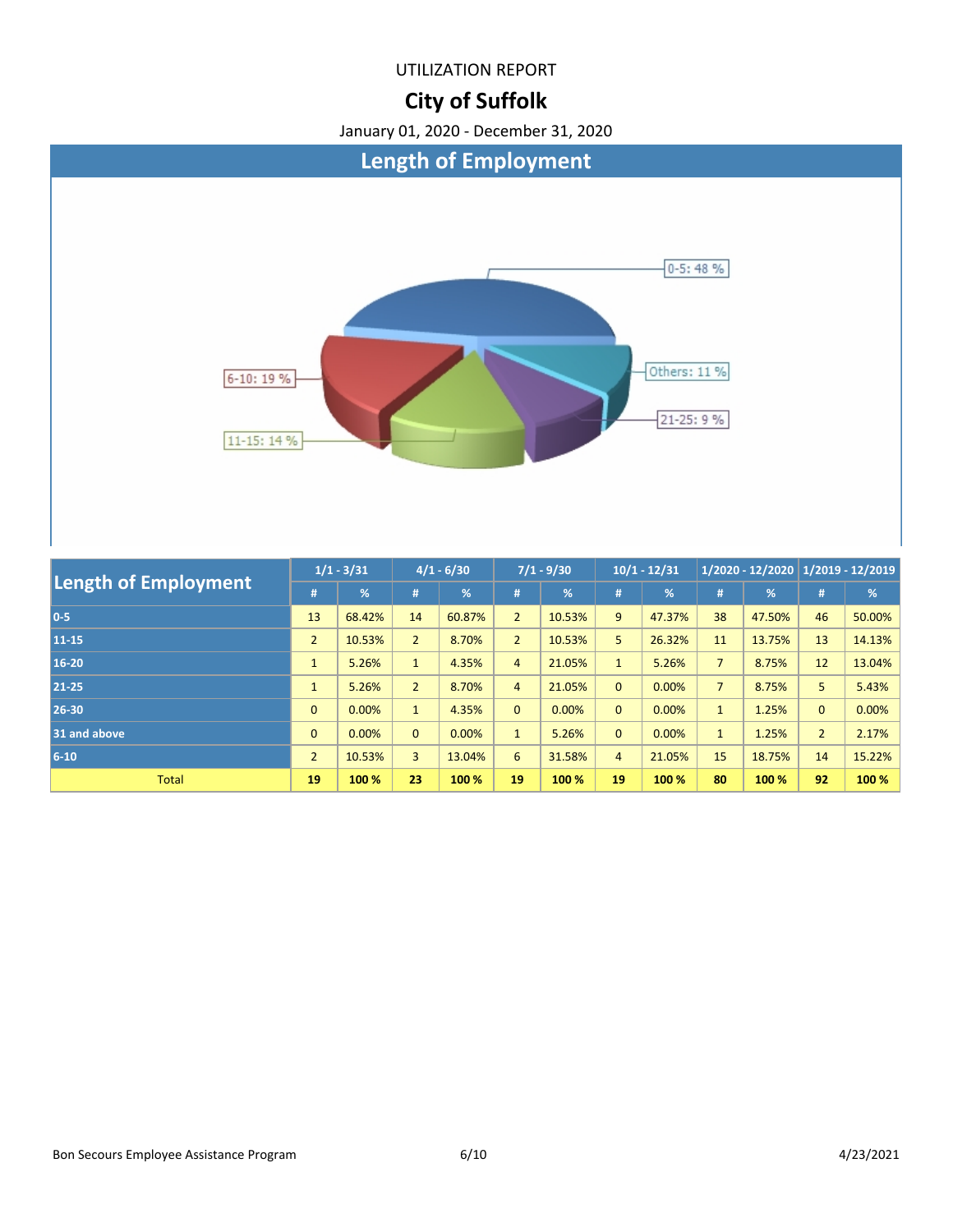## **City of Suffolk**



| <b>Referral Source</b>      |                | $1/1 - 3/31$ | $4/1 - 6/30$   |        | $7/1 - 9/30$   |        | $10/1 - 12/31$ |               | $1/2020 - 12/2020$ $\boxed{1/2019 - 12/2019}$ |               |                |        |
|-----------------------------|----------------|--------------|----------------|--------|----------------|--------|----------------|---------------|-----------------------------------------------|---------------|----------------|--------|
|                             | #              | %            | #              | %      | #              | %      | #              | $\frac{9}{6}$ | #                                             | $\frac{9}{6}$ | #              | %      |
| <b>Co-workers</b>           | 12             | 63.16%       | 11             | 47.83% | $\overline{7}$ | 36.84% | 5              | 26.32%        | 35                                            | 43.75%        | 48             | 52.17% |
| <b>Family Member</b>        | $\overline{4}$ | 21.05%       | $\overline{4}$ | 17.39% | 5              | 26.32% | 3              | 15.79%        | 16                                            | 20.00%        | $\overline{4}$ | 4.35%  |
| <b>Human Resources</b>      | $\overline{2}$ | 10.53%       | $\overline{4}$ | 17.39% | $\mathbf{1}$   | 5.26%  | $\overline{3}$ | 15.79%        | 10                                            | 12.50%        | 18             | 19.57% |
| <b>Manager</b>              | $\mathbf{1}$   | 5.26%        | $\overline{2}$ | 8.70%  | $\overline{4}$ | 21.05% | 6              | 31.58%        | 13                                            | 16.25%        | 15             | 16.30% |
| <b>On-Site Seminar</b>      | $\mathbf{0}$   | 0.00%        | $\overline{2}$ | 8.70%  | $\Omega$       | 0.00%  | $\mathbf{0}$   | 0.00%         | $\overline{2}$                                | 2.50%         | $\overline{4}$ | 4.35%  |
| <b>Promotional Material</b> | $\mathbf{0}$   | 0.00%        | $\overline{0}$ | 0.00%  | $\mathbf{0}$   | 0.00%  | $\mathbf{1}$   | 5.26%         | $\mathbf{1}$                                  | 1.25%         | $\mathbf{1}$   | 1.09%  |
| <b>Supervisor</b>           | $\mathbf{0}$   | 0.00%        | $\overline{0}$ | 0.00%  | $\overline{2}$ | 10.53% | $\mathbf{0}$   | 0.00%         | $\overline{2}$                                | 2.50%         | $\mathbf{0}$   | 0.00%  |
| <b>Web-site</b>             | $\mathbf{0}$   | 0.00%        | $\overline{0}$ | 0.00%  | $\Omega$       | 0.00%  | $\mathbf{1}$   | 5.26%         | $\mathbf{1}$                                  | 1.25%         | $\overline{2}$ | 2.17%  |
| <b>Total</b>                | 19             | 100 %        | 23             | 100 %  | 19             | 100 %  | 19             | 100 %         | 80                                            | 100 %         | 92             | 100 %  |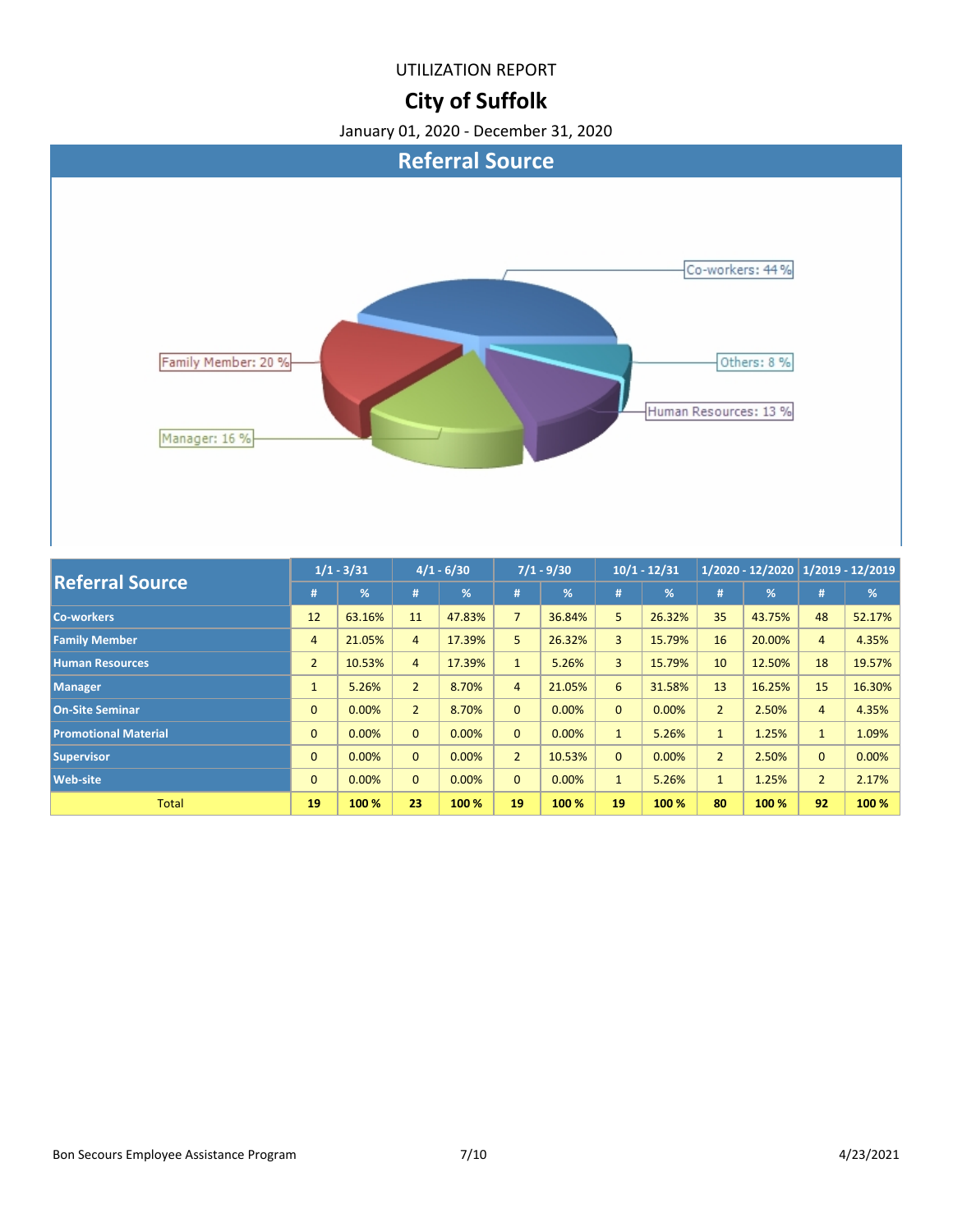### **City of Suffolk**



| <b>Referred By</b>        | $1/1 - 3/31$ |          | $4/1 - 6/30$ |        | $7/1 - 9/30$ |        | $10/1 - 12/31$ |        |    |        | 1/2020 - 12/2020   1/2019 - 12/2019 |         |
|---------------------------|--------------|----------|--------------|--------|--------------|--------|----------------|--------|----|--------|-------------------------------------|---------|
|                           |              | %        |              | 1%     |              | $\%$   | #              | %      |    | %      | #                                   | %       |
| <b>Mandatory Referral</b> | $\Omega$     | $0.00\%$ | 4            | 17.39% |              | 21.05% |                | 36.84% | 15 | 18.75% | 14                                  | 15.22%  |
| <b>Self Referral</b>      | 19           | 100.00%  | 19           | 82.61% | 15           | 78.95% | 12             | 63.16% | 65 | 81.25% | 78                                  | 84.78%  |
| <b>Total</b>              | 19           | 100 %    | 23           | 100 %  | 19           | 100 %  | 19             | 100 %  | 80 | 100 %  | 92                                  | $100\%$ |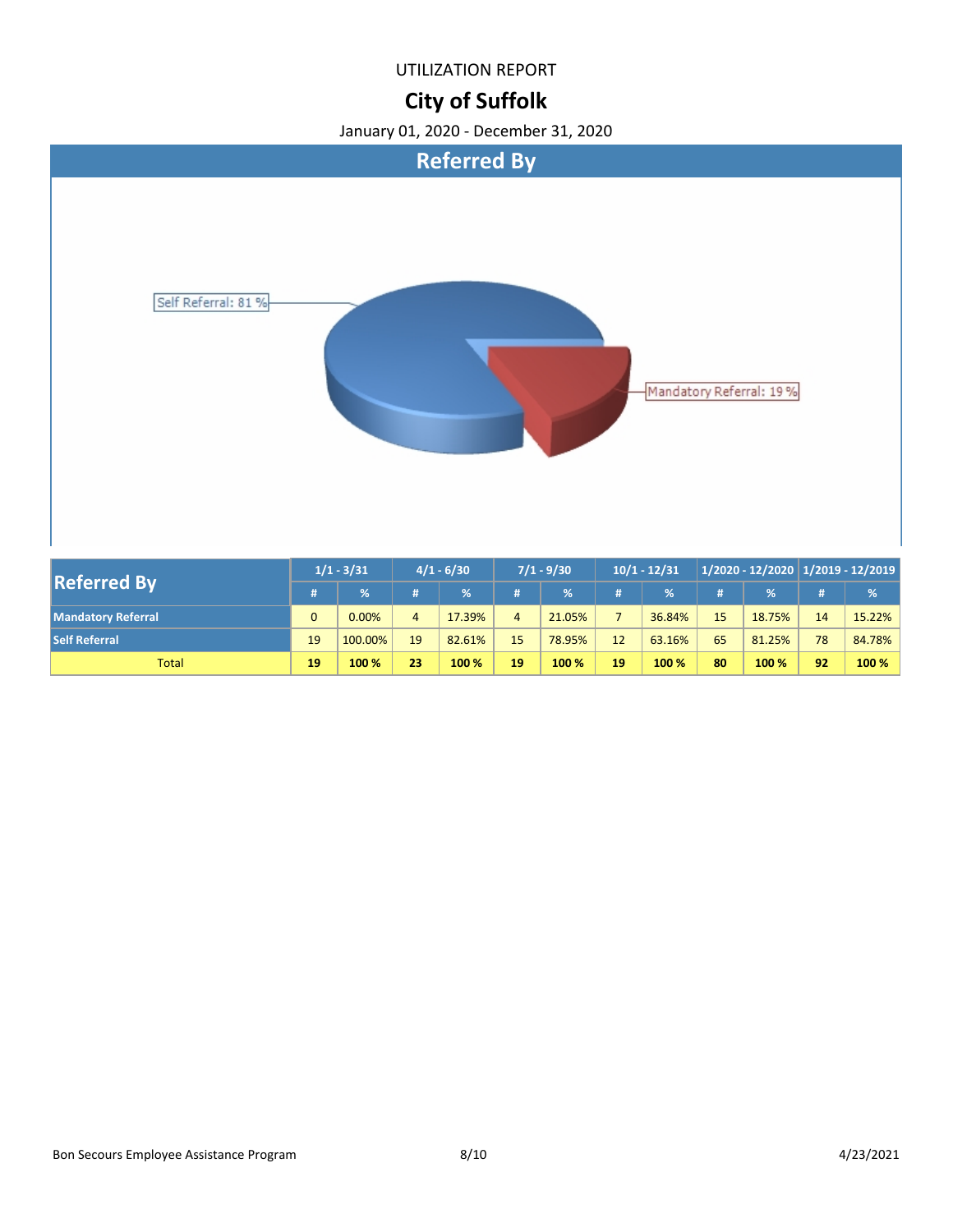### **City of Suffolk**



| <b>Occupation Type</b>        | $1/1 - 3/31$   |               | $4/1 - 6/30$   |               | $7/1 - 9/30$   |        | $10/1 - 12/31$ |               | $1/2020 - 12/2020$ 1/2019 - 12/2019 |               |                |        |
|-------------------------------|----------------|---------------|----------------|---------------|----------------|--------|----------------|---------------|-------------------------------------|---------------|----------------|--------|
|                               | #              | $\frac{9}{6}$ | #              | $\frac{9}{6}$ | #              | %      | #              | $\frac{9}{6}$ | #                                   | $\frac{9}{6}$ | #              | %      |
| Laborer                       | $\mathbf{0}$   | 0.00%         | $\mathbf{1}$   | 4.35%         |                | 5.26%  | $\overline{2}$ | 10.53%        | $\overline{4}$                      | 5.00%         | 3              | 3.26%  |
| <b>Management/Supervisory</b> |                | 5.26%         | $\mathbf{0}$   | 0.00%         | $\mathbf{1}$   | 5.26%  | $\overline{2}$ | 10.53%        | 4                                   | 5.00%         | 5              | 5.43%  |
| <b>Office/Clerical</b>        | $\overline{3}$ | 15.79%        | $\mathbf{1}$   | 4.35%         | $\overline{2}$ | 10.53% | $\mathbf{1}$   | 5.26%         | $\overline{7}$                      | 8.75%         | 7 <sup>1</sup> | 7.61%  |
| <b>Operations</b>             | $\overline{3}$ | 15.79%        | 8              | 34.78%        | $\overline{4}$ | 21.05% | $\mathbf{1}$   | 5.26%         | 16                                  | 20.00%        | 8              | 8.70%  |
| <b>Professional</b>           | 5              | 26.32%        | $\overline{7}$ | 30.43%        | $\overline{2}$ | 10.53% | 4              | 21.05%        | 18                                  | 22.50%        | 25             | 27.17% |
| <b>Public Safety</b>          | $\overline{7}$ | 36.84%        | 6              | 26.09%        | 9              | 47.37% | 9              | 47.37%        | 31                                  | 38.75%        | 43             | 46.74% |
| <b>Service</b>                | $\mathbf{0}$   | 0.00%         | $\mathbf{0}$   | 0.00%         | $\Omega$       | 0.00%  | $\mathbf{0}$   | 0.00%         | $\Omega$                            | 0.00%         | $\mathbf{1}$   | 1.09%  |
| <b>Total</b>                  | 19             | 100 %         | 23             | 100 %         | 19             | 100 %  | 19             | 100 %         | 80                                  | 100 %         | 92             | 100 %  |